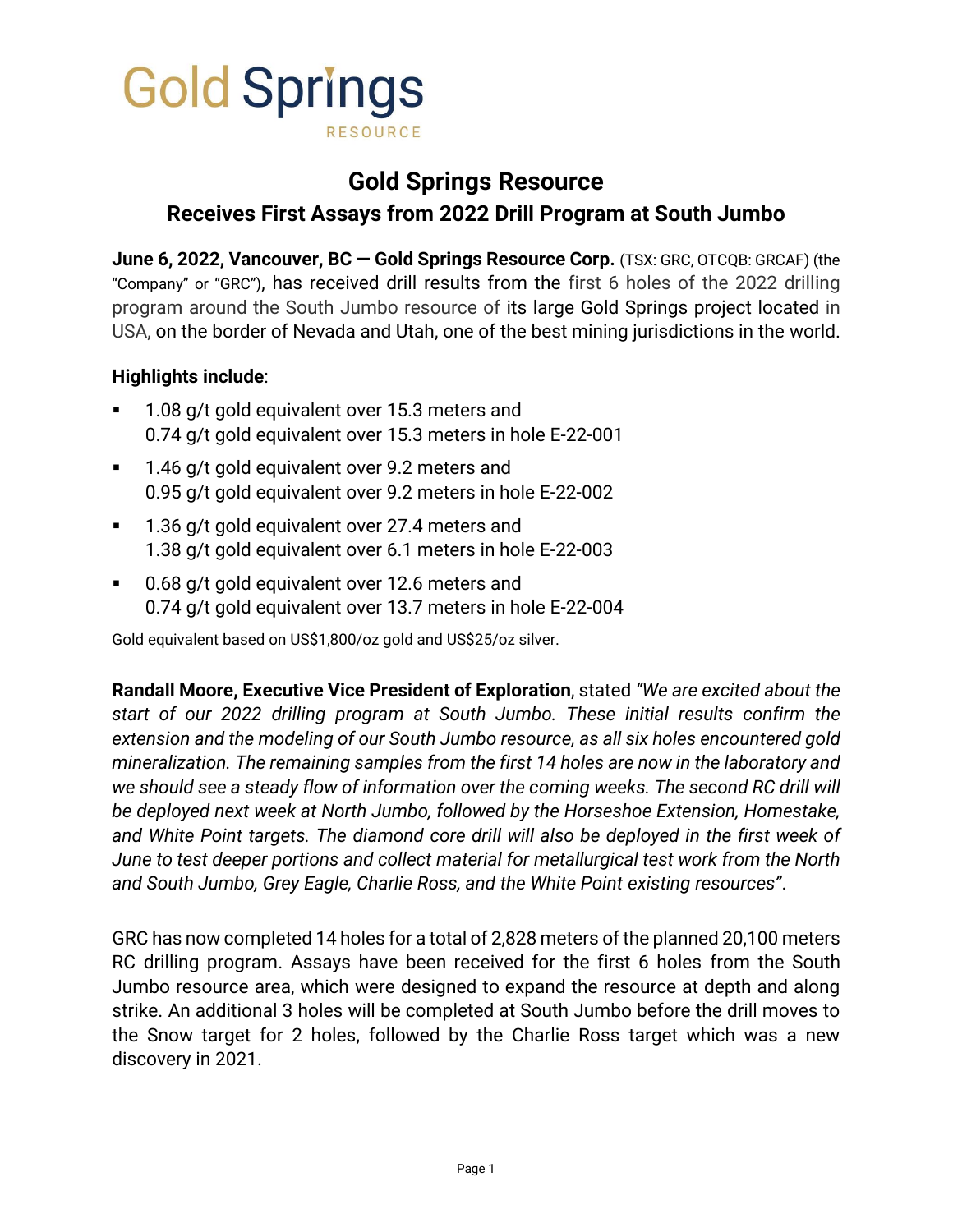| Hole          | <b>Target</b> | From          | To            | <b>Thickness</b> | Gold | <b>Silver</b> | AuEq |
|---------------|---------------|---------------|---------------|------------------|------|---------------|------|
| <b>Number</b> |               | <b>Meters</b> | <b>Meters</b> | <b>Meters</b>    | g/t  | g/t           | g/t  |
| E-22-001      | South Jumbo   | 79.2          | 94.5          | 15.3             | 0.65 | 6.4           | 0.74 |
| and           |               | 109.7         | 125.0         | 15.3             | 1.05 | 2.3           | 1.08 |
| E-22-002      | South Jumbo   | 57.9          | 74.7          | 16.8             | 0.59 | 23.7          | 0.92 |
| including     |               | 57.9          | 67.1          | 9.2              | 0.91 | 39.7          | 1.46 |
| and           |               | 100.6         | 109.8         | 9.2              | 0.77 | 12.6          | 0.95 |
| and           |               | 132.6         | 143.2         | 10.6             | 0.46 | 4.1           | 0.52 |
| and           |               | 152.4         | 153.9         | 1.5              | 1.40 | 3.6           | 1.45 |
| and           |               | 193.5         | 195.0         | 1.5              | 2.90 | 7.8           | 3.01 |
| E-22-003      | South Jumbo   | 61.0          | 64.0          | 3.0              | 0.48 | 4.3           | 0.54 |
| and           |               | 91.4          | 97.5          | 6.1              | 1.35 | 2.5           | 1.38 |
| and           |               | 111.2         | 120.4         | 9.2              | 0.48 | 3.9           | 0.53 |
| and           |               | 128.0         | 155.4         | 27.4             | 1.05 | 22.1          | 1.36 |
| and           |               | 192.0         | 195.1         | 3.1              | 1.17 | 4.5           | 1.23 |
| and           |               | 198.1         | 199.6         | 1.5              | 1.01 | 1.2           | 1.03 |
| E-22-004      | South Jumbo   | 22.9          | 35.5          | 12.6             | 0.64 | 3.2           | 0.68 |
| and           |               | 62.5          | 65.5          | 3.0              | 1.04 | 60.0          | 1.87 |
| and           |               | 76.2          | 89.9          | 13.7             | 0.69 | 3.5           | 0.74 |
| and           |               | 100.6         | 120.4         | 19.8             | 0.33 | 2.7           | 0.37 |
| E-22-005      | South Jumbo   | 54.9          | 56.4          | 1.5              | 1.37 | 20.1          | 1.65 |
| and           |               | 123.4         | 125.0         | 1.6              | 2.40 | 3.4           | 2.45 |
| and           |               | 199.6         | 201.2         | 1.6              | 2.23 | 1.3           | 2.25 |
| and           |               | 208.8         | 210.3         | 1.5              | 2.32 | 1.7           | 2.34 |
| E-22-006      | South Jumbo   | 3.0           | 19.8          | 16.8             | 0.49 | 3.2           | 0.53 |

# **Summary of drill intercepts:**

True thickness is estimated to be 70-100% of reported length. Grams per tonne of gold and silver abbreviated as "Au g/t" and "Ag g/t" respectively. AuEq g/t or gold equivalent g/t is based on \$1,800/oz gold and \$25/oz silver.

# **Drill Hole Table**

| Hole ID    | Target      | Easting    | Northing   | Azimuth | <b>Inclination</b> | TD(m) |
|------------|-------------|------------|------------|---------|--------------------|-------|
|            |             | UTM NAD 27 | UTM NAD 27 |         |                    |       |
| $E-22-001$ | South Jumbo | 760657     | 4196674    | 270     | $-55$              | 198.1 |
| $E-22-002$ | South Jumbo | 760667     | 4196722    | 270     | $-55$              | 231.6 |
| $E-22-003$ | South Jumbo | 760631     | 4196800    | 270     | -50                | 237.7 |
| $E-22-004$ | South Jumbo | 760680     | 4196655    | 270     | $-55$              | 234.7 |
| $E-22-005$ | South Jumbo | 760736     | 4196572    | 270     | $-45$              | 231.6 |
| $E-22-006$ | South Jumbo | 760808     | 4196105    | 270     | $-55$              | 176.8 |

#### **Qualified Person**

Randall Moore, Executive Vice-President Exploration, Gold Springs Resource Corp., is the Company's designated Qualified Person for this news release within the meaning of National Instrument 43-101 Standards of Disclosure for Mineral Projects ("NI 43-101") and has reviewed and validated that the information contained in the release is accurate.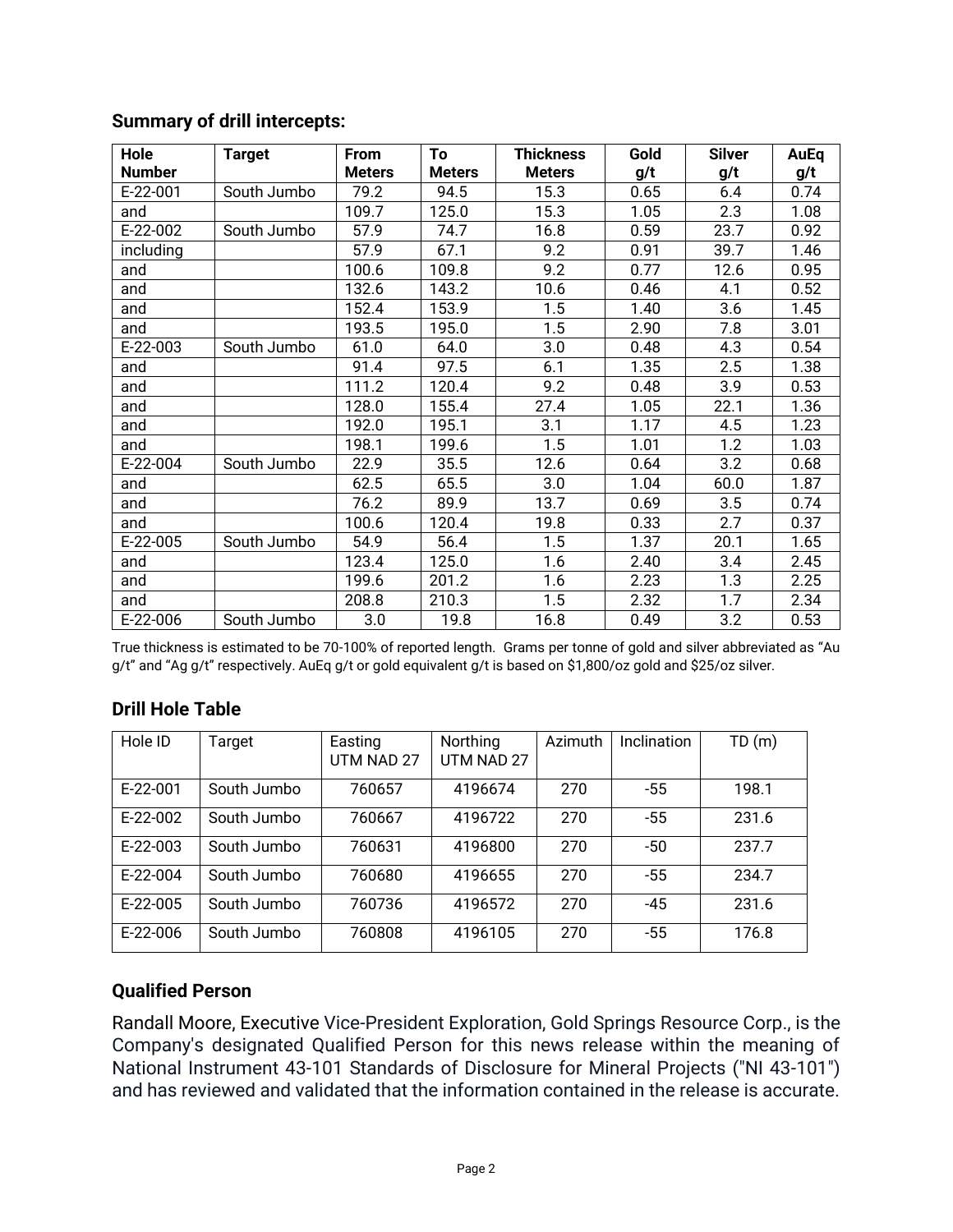# **Quality Assurance and Quality Control**

Approximately 7 kg of RC chips were sent to the laboratory for each 1.52 meters drill interval. Standards and blanks are submitted into the sample stream at the rate of 15% for QA/QC purposes. In addition, the laboratory also includes duplicates of samples, standards and blanks. The results of these check assays are reviewed prior to the release of data. All RC sample assays are also reviewed for their geological context and checked against the drill logs.

# **Assay Method**

Assays were performed in Reno, Nevada by ALS Geochemical, an ISO 9001:2000 Certified and independent laboratory. Gold was analyzed by fire assay of a 30-gram sample with an AAS finish with samples assaying greater than 5 g/t re-assayed using a 30-gram sample and a gravity finish. Silver is analyzed by a four-acid leach ICP method.

## **About Gold Springs Resource Corp.**

Gold Springs Resource Corp. (TSX: GRC and OTCQB: GRCAF) is focused on the exploration and expansion of the gold and silver resources of its Gold Springs project located on the border of Nevada and Utah, USA. The project is situated in the prolific Great Basin of Western USA, one of the best mining jurisdictions in the world.

## **Gold Springs Resource Corp. Contact:**

Antonio Canton, President and CEO [acanton@goldspringsresource.com](about:blank)

#### **Forward Looking Statements**

*Certain statements contained herein constitute "forward-looking information" under applicable Canadian securities laws ("forward-looking statements"). Forward-looking statements look into the future and provide an opinion as to the effect of certain events and trends on the business. Forward-looking statements may include words such as "creating", "believe", "would", "continue", "will", "promising", "should", and similar expressions. These forward-looking statements are based on current expectations and entail various risks and uncertainties. Actual results may materially differ from expectations if known and unknown risks or uncertainties affect our business or if our estimates or assumptions prove inaccurate. Factors that could cause results or events to differ materially from current expectations expressed or implied by the forward-looking statements, include, but are not limited to, risks of the mineral exploration industry which may affect the advancement of the Gold Springs project, including possible variations in mineral resources, grade, recovery rates, metal prices, capital and operating costs, and the application of taxes; availability of sufficient financing to fund planned or further required work in a timely manner and on acceptable terms; availability of equipment and qualified personnel, failure of equipment or processes to operate as anticipated, changes in project parameters, including water requirements for operations, as plans continue to be refined; regulatory, environmental and other risks of the mining industry more fully described in the Company's Annual Information Form and continuous disclosure documents, which are available on SEDAR at www.sedar.com. The assumptions made in developing the forward-looking statements include: the accuracy of current resource estimates and the interpretation of drill, metallurgical testing and other exploration results; the continuing support for*